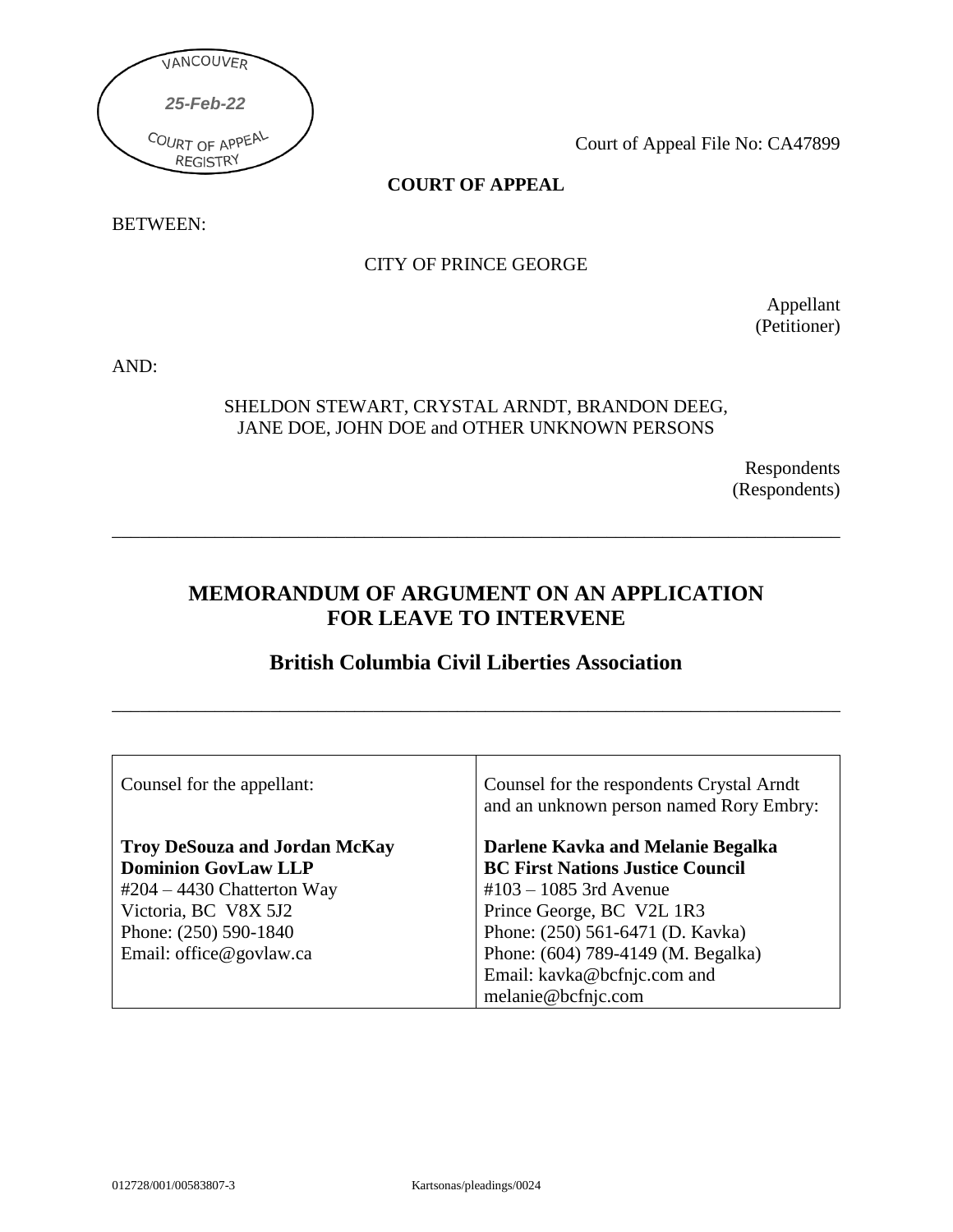#### **PART I: OVERVIEW**

- 1. This is an application by the British Columbia Civil Liberties Association (the "**BCCLA**") for leave to intervene in this appeal pursuant to Rule 36. <sup>1</sup> The BCCLA is a non-profit organization with over 50 years' experience in the field of *Charter* rights, litigation, and advocacy.
- 2. This appeal concerns a government's entitlement to a court order with questionably constitutional effects. In *Prince George (City) v. Stewart*, [2021 BCSC 2089,](https://canlii.ca/t/jjzl4) a municipality sought to prohibit people experiencing homelessness from erecting shelters to survive outdoors. The injunction pursued would have, if granted, impacted the life, liberty, and security of the respondents—particularly in the unique circumstances of this case, where the by-law before the court was remarkably similar to those declared unconstitutional in Victoria (City) v. Adams<sup>2</sup> and *Abbotsford (City) v. Shantz*.<sup>3</sup> Despite taking no issue with the finding that the respondents lacked access to indoor space, <sup>4</sup> Prince George on appeal argues, in effect, that on a correct application of the law, an injunction should have been granted, regardless of the law's constitutionality.<sup>5</sup>
- 3. Since the recognition in *Adams* that erecting shelter while homeless is protected under s. 7, this Court has not considered a government's attempt to displace by injunction people who are homeless. This case is an important opportunity to provide needed clarity and to ensure society's most vulnerable are not subject to unjustified threats to their liberty, security, and ultimately, survival as a result of a court injunction.
- 4. The BCCLA seeks leave to intervene as it has a public interest in the public law issues raised by this appeal. If granted leave, the BCCLA will provide the court with useful and unique submissions on the appropriate test to be applied on an application for an injunction in circumstances where such an order may impermissibly violate *Charter* rights. More specifically, the BCCLA's submissions will focus on how the law should consider the possibility that an injunction will unjustifiably violate *Charter* rights as a circumstance in which injunctive relief should be refused.

012728/001/00583807-3

 $\overline{a}$ <sup>1</sup> *Court of Appeal Rules*, [B.C. Reg. 297/2001.](https://canlii.ca/t/53h3h)

<sup>&</sup>lt;sup>2</sup> [2008 BCSC 1363,](https://canlii.ca/t/215hs) aff'd [2009 BCCA 563.](https://canlii.ca/t/23816)

<sup>&</sup>lt;sup>3</sup> 2015 BCSC 1909.

<sup>4</sup> *Prince George (City) v. Stewart*, [2021 BCSC 2089](https://canlii.ca/t/jjzl4) at para. [96.](https://canlii.ca/t/jjzl4#par96)

<sup>5</sup> Appellant's factum filed 11 February 2022.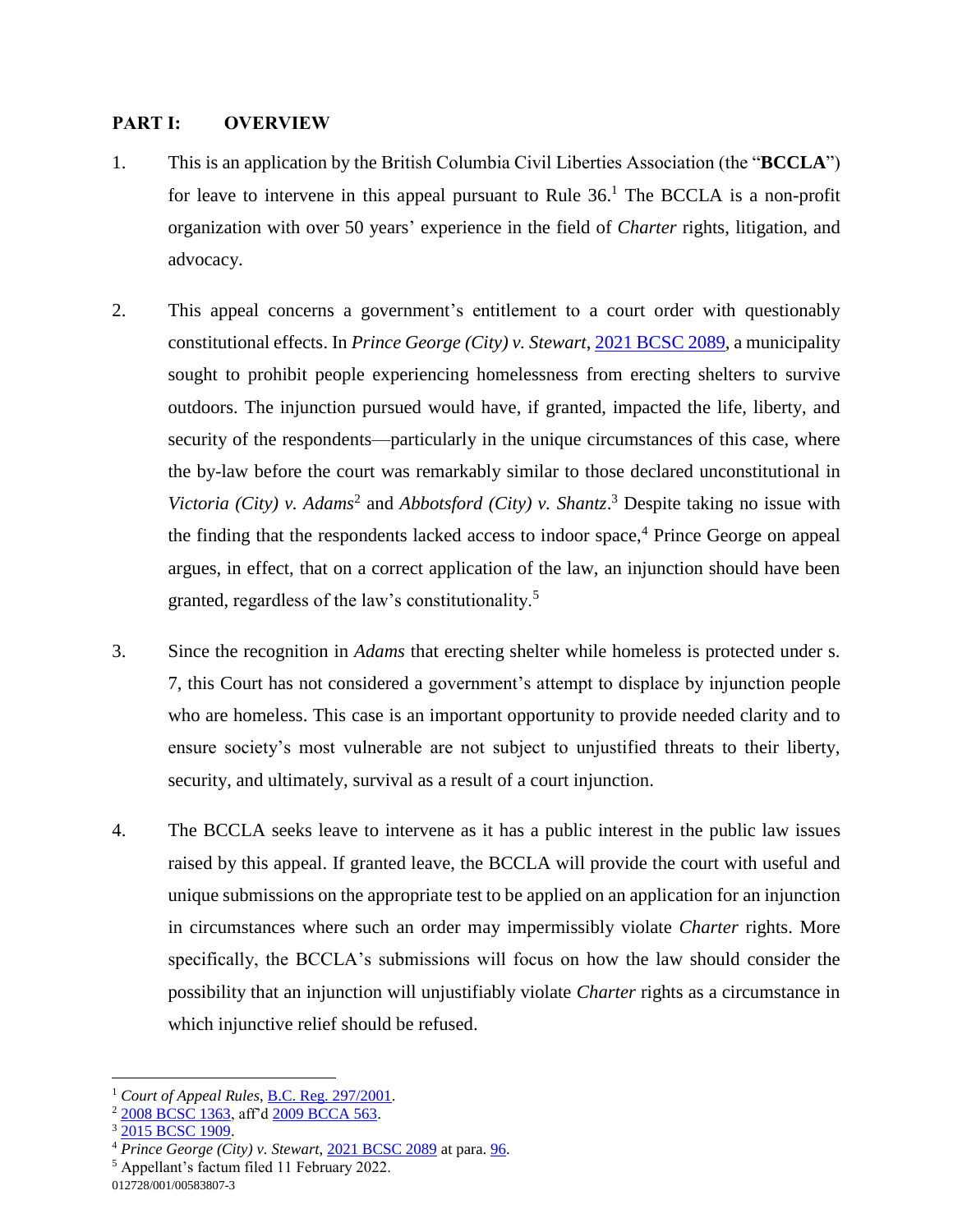#### **PART II: THE BCCLA SHOULD BE GRANTED LEAVE TO INTERVENE**

- 5. The BCCLA seeks intervenor status as an entity with a public interest in the public law issue in question. 6
- 6. As a public interest intervenor, the BCCLA brings this application on the basis that its submissions will assist the court in amplifying "the comprehensiveness of the resources available to it on the appeal".<sup>7</sup> The presence of a public interest intervenor in such circumstances can assist the court by providing submissions "beyond those that the parties can effectively make" and "ensur[ing] that important points of view are not overlooked".<sup>8</sup>
- 7. In cases involving novel *Charter* arguments, courts take a "generous"<sup>9</sup> approach where intervenors are "welcomed, as they are more likely to be of assistance to the court".<sup>10</sup>

# **A. All four criteria for granting leave to intervene weigh in the BCCLA's favour**

- 8. In exercising the authority to grant leave to such a body under Rule 36, the criteria guiding a justice's exercise discretion have been summarized in four parts:<sup>11</sup>
	- a. Does the proposed intervenor have a broad representative base?
	- b. Does the case legitimately engage the proposed intervenor's interests in the public law issue raised on appeal?
	- c. Does the proposed intervenor have a unique and different perspective that will assist the Court in the resolution of the issues?
	- d. Does the proposed intervenor seek to expand the scope of the appeal by raising issues not raised by the parties?
- 9. In this case:

<sup>6</sup> *Beaudoin v. British Columbia (Attorney General)*, [2022 BCCA 66](https://canlii.ca/t/jmggz) (Marchand J.A. in chambers) at para. [10;](https://canlii.ca/t/jmggz#par10) *British Columbia Civil Liberties Association v. Canada (Attorney General)*, [2018 BCCA 282](https://canlii.ca/t/ht4zq) (Garson J.A. in chambers) at para. [14.](https://canlii.ca/t/ht4zq#par14)

<sup>7</sup> *Equustek Solutions Inc. v. Google Inc.*, [2014 BCCA 448](https://canlii.ca/t/gfdfz) (Groberman J.A. in chambers) at para. [8.](https://canlii.ca/t/gfdfz#par8)

<sup>8</sup> *Equustek Solutions Inc. v. Google Inc.*, [2014 BCCA 448](https://canlii.ca/t/gfdfz) (Groberman J.A. in chambers) at para. [8.](https://canlii.ca/t/gfdfz#par8)

<sup>9</sup> *Beaudoin v. British Columbia (Attorney General)*, [2022 BCCA 66](https://canlii.ca/t/jmggz) (Marchand J.A. in chambers) at para. [11.](https://canlii.ca/t/jmggz#par11)

<sup>10</sup> *Dickson v. Vuntut Gwitchin First Nation*, [2021 YKCA 3](https://canlii.ca/t/jdkn1) (Fenlon J.A. in chambers) at para[. 10.](https://canlii.ca/t/jdkn1#par10)

<sup>012728/001/00583807-3</sup> <sup>11</sup> Beaudoin v. British Columbia (Attorney General), [2022 BCCA 66](https://canlii.ca/t/jmggz) (Marchand J.A. in chambers) at para. [11.](https://canlii.ca/t/jmggz#par11)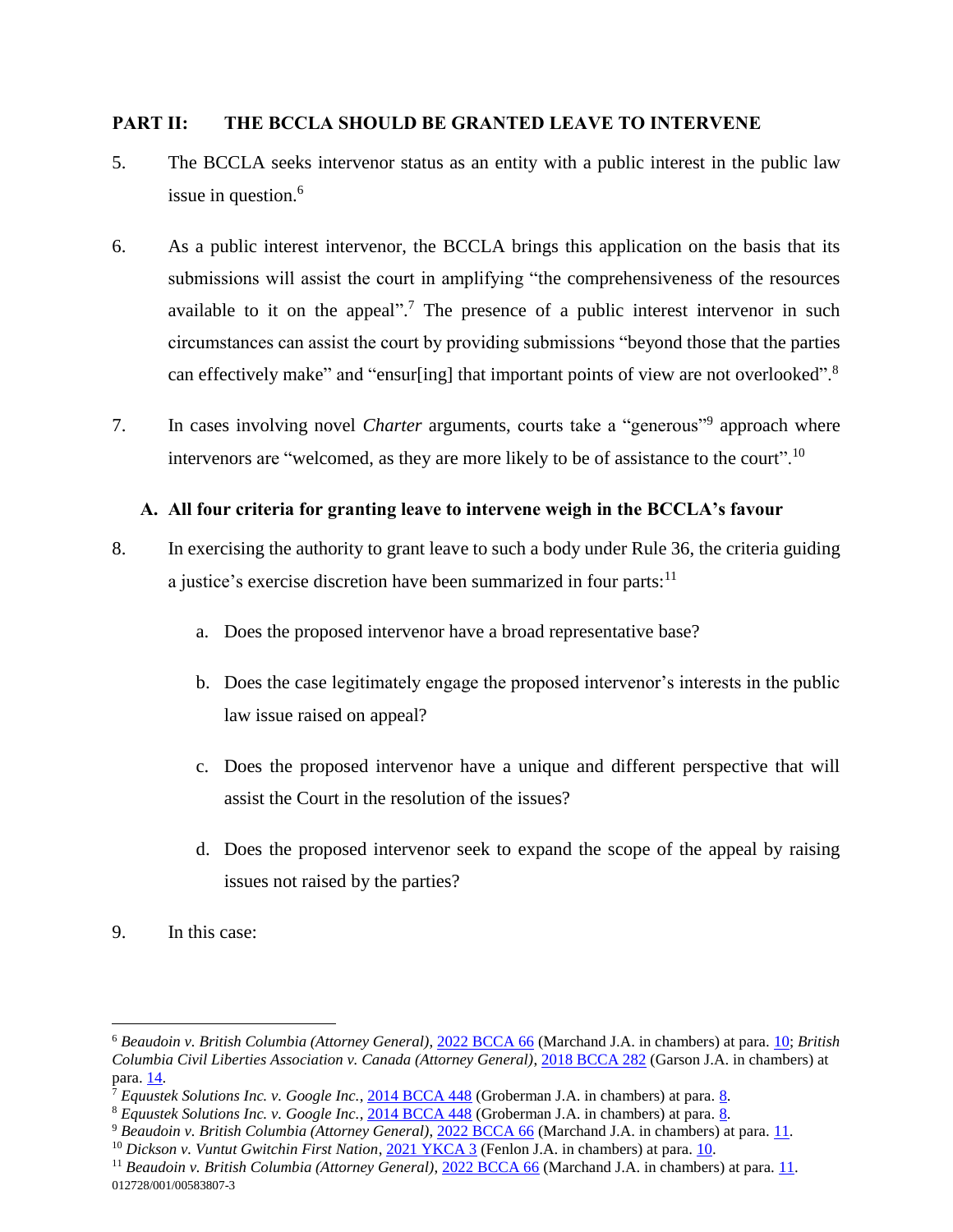- a. The BCCLA has a broad representative base: it is one of Canada's leading human rights organizations, with a long history of litigation, policy reform work, and public education related to *Charter* rights and freedoms. It has hundreds of members and donors from across the country.<sup>12</sup>
- b. The BCCLA has a legitimate interest in the issues on appeal: its interest stems from its long-standing work advocating for the protection of fundamental rights and freedoms, including those of persons experiencing homelessness. The BCCLA acted as an intervenor in *Victoria (City) v. Adams*, <sup>13</sup> *Victoria (City) v. Adams*, <sup>14</sup> and *Abbotsford (City) v. Shantz*, <sup>15</sup> the only British Columbia cases in which bylaws limiting the ability of persons experiencing homelessness to set up shelter were subject to constitutional challenge. The BCCLA regularly makes submissions to government about the rights of those experiencing homelessness and has significant expertise in the scrutiny of rights-limiting government actions, such as a court application for an injunction.<sup>16</sup>
- c. The BCCLA has a unique and different perspective on the issues on appeal: As spelled out further below, the BCCLA intends to draw on its "demonstrated expertise in complex *Charter* litigation, particularly s 7 claims<sup>"17</sup> to make submissions on how the court should, within the limits of the injunction context, ensure its authority will not be invoked to unjustifiably infringe constitutional rights and freedoms.<sup>18</sup>
- d. The BCCLA does not and will not seek to expand the scope of the appeal by raising issues that are not raised by the parties.<sup>19</sup>

#### **B. The BCCLA's proposed submissions**

10. The BCCLA's proposed submissions will address (1) the appropriate interpretation of the existing discretion to grant injunctive relief in a circumstance such as this, where serious

 $\overline{a}$ 

<sup>19</sup> Affidavit #1 of J. Magonet at paras.  $12-13$ , 16.

012728/001/00583807-3

<sup>12</sup> Affidavit #1 of J. Magonet at paras. 3–8.

<sup>&</sup>lt;sup>13</sup> [2008 BCSC 1363.](https://canlii.ca/t/215hs)

<sup>&</sup>lt;sup>14</sup> [2009 BCCA 563.](https://canlii.ca/t/23816)

<sup>&</sup>lt;sup>15</sup> [2015 BCSC 1909.](https://canlii.ca/t/glps4)

<sup>&</sup>lt;sup>16</sup> Affidavit #1 of J. Magonet at paras.  $9-11$ .

<sup>17</sup> *AC and JF v. Alberta*, [2020 ABCA 309](https://canlii.ca/t/j9hw6) (Pentelechuk J.A. in chambers) at para. [24.](https://canlii.ca/t/j9hw6#par24)

<sup>&</sup>lt;sup>18</sup> Affidavit #1 of J. Magonet at paras.  $12-13$ .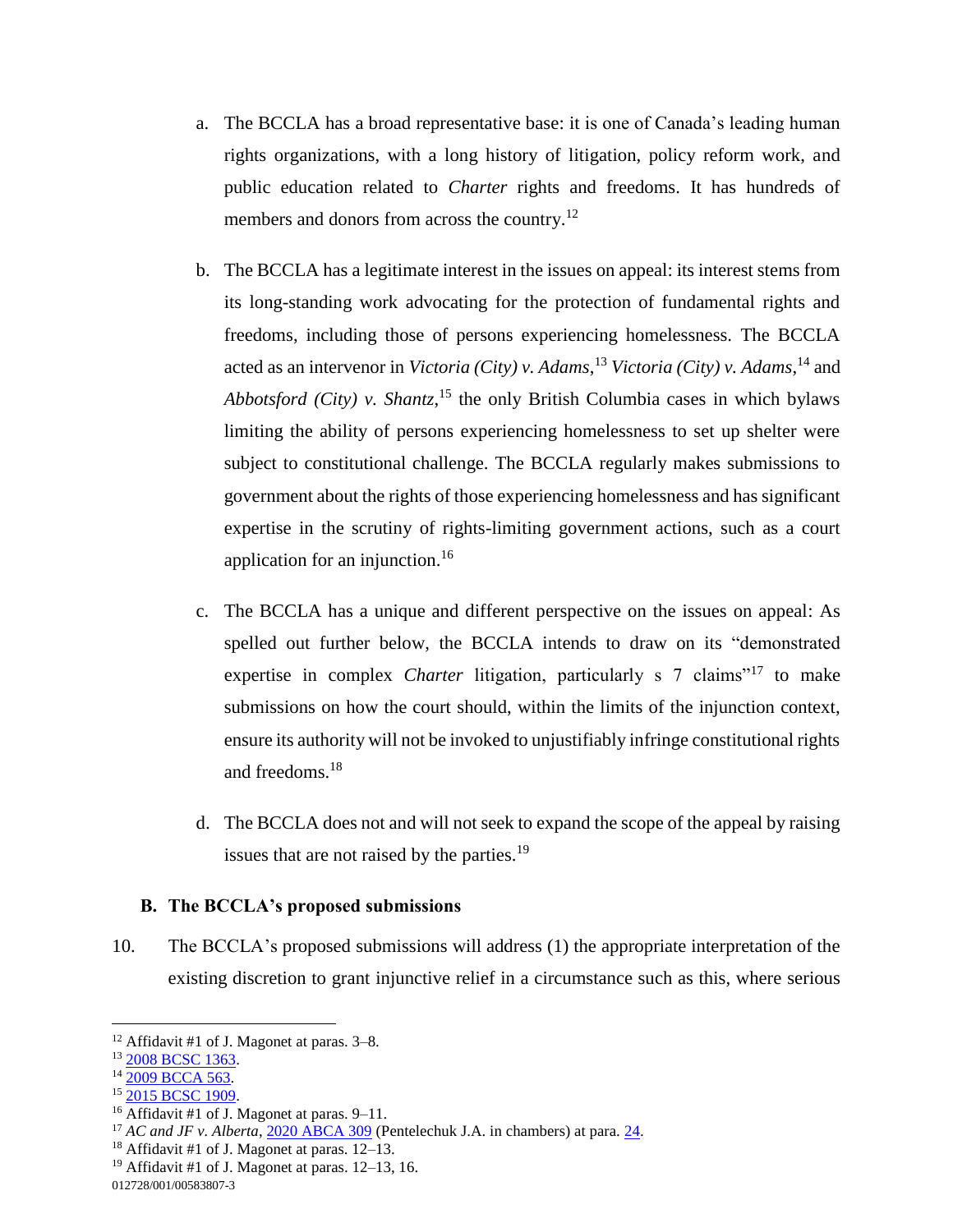questions are raised with respect to the impact of enforcing a law on the *Charter* rights of highly vulnerable people; and (2) an appropriate reformulation of the law to take into account the *Charter* scrutiny a government action to enforce a law should receive.

# *i. Even under the current test for a final, statutory injunction, a* Charter*violating order should not be granted*

- 11. The law of statutory injunctions should not, properly interpreted, give municipalities a rubber stamp to obtain an injunction to enforce any law that may be breached.
- 12. The line of jurisprudence from *Vancouver (City) v. Maurice*, [2005 BCCA 37](https://canlii.ca/t/1jm2v) and *Maple Ridge (District of) v. Thornhill Aggregates Ltd.*, [1998 CanLII 6446,](https://canlii.ca/t/1dxx6) 162 D.L.R. (4th) 203 (B.C. C.A.) holds that, even in the context of a final injunction brought pursuant to a statute, the court retains a narrow discretion to deny an injunction in exceptional circumstances. The list of exceptional circumstances addressed in the jurisprudence does not, however, provide for any assessment of the injunction's effects or the underlying law's constitutionality:

instances where there was a right that pre-existed the enactment contravened, where there is a clear and unequivocal expression that the unlawful conduct will not continue, where there is such uncertainty that it can be said that the breach is not being flouted, or where the events do not give rise to the mischief the enactment was intended to preclude.<sup>20</sup>

- 13. In the BCCLA's submission, where granting injunctive relief will impermissibly limit the *Charter rights* of the persons subject to the order, this should be considered an exceptional circumstance.
- 14. However, "exceptional circumstances" have not, to this point, been explicitly framed to account for the possibility of a government moving to enforce an unconstitutional law by court order. The BCCLA will submit that this aspect of the law should be clarified. The BCCLA will argue lack of certainty in the existing law is exemplified by recent cases in which the courts have diverged on how to treat final, statutory injunctions that will have the effect of displacing people sheltering outdoors out of necessity. For example:

<sup>012728/001/00583807-3</sup> <sup>20</sup> *Vancouver (City) v. Maurice*, [2002 BCSC 1421](https://canlii.ca/t/583w) at para. [20,](https://canlii.ca/t/583w#par20) quoting *British Columbia (Minister of the Environment, Lands & Parks) v. Alpha Manufacturing Inc. et al* (1997), [1997 CanLII 4598,](https://canlii.ca/t/1dzgw) 150 D.L.R. (4th) 193 at para. 32 (B.C.C.A.).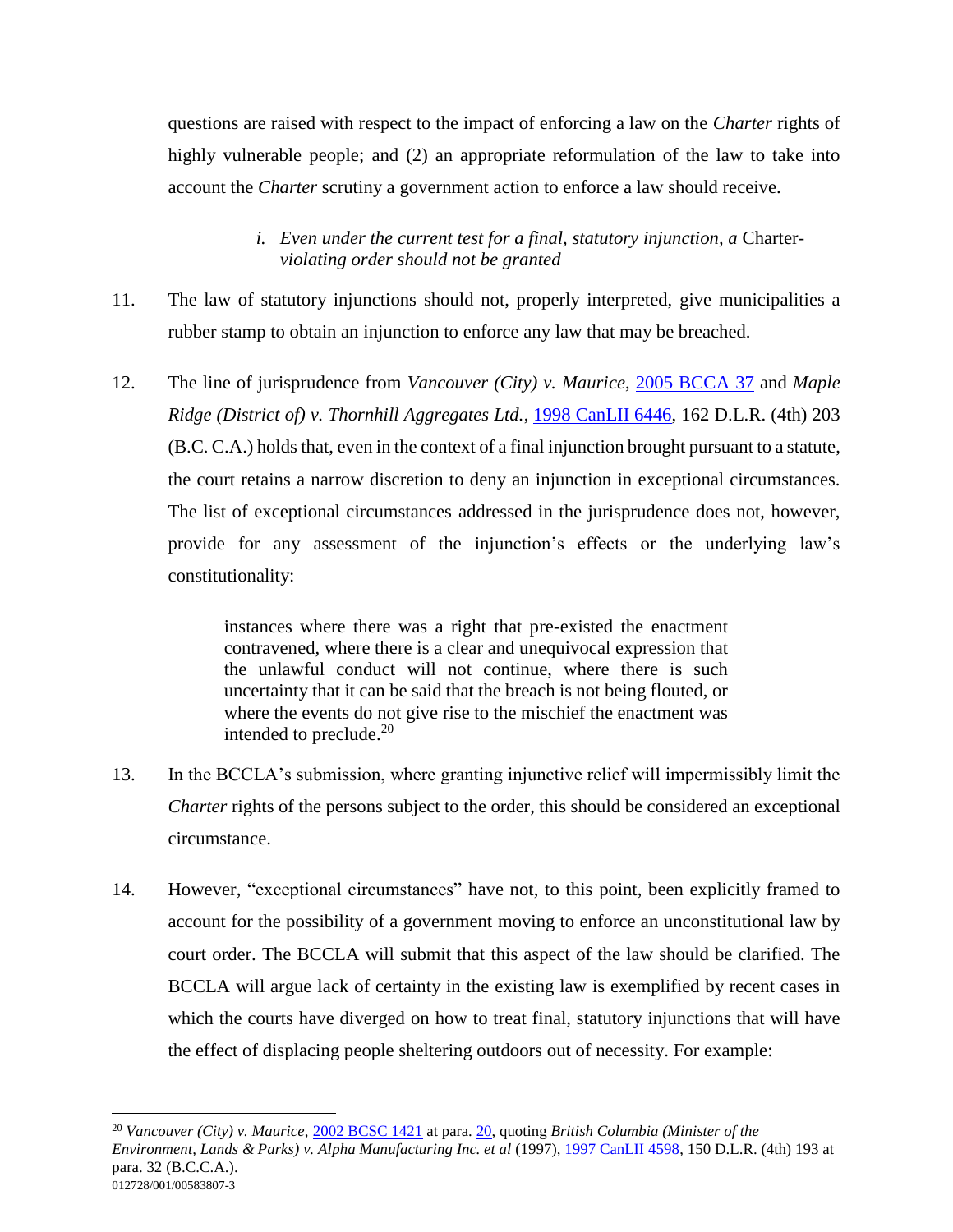- a. In *Nanaimo (City) v. Courtoreille*, [2018 BCSC 1629,](https://canlii.ca/t/hv79v) the court concluded that the presence of constitutional issues in the petition for a final injunction made it such that the issues on the petition could not be determined on a summary basis. The court instead referred the matter to the trial list and considered the petition as an interlocutory application, applying the *RJR-MacDonald<sup>21</sup>* test.
- b. In *Bamberger v. Vancouver (Board of Parks and Recreation)*, [2022 BCSC 49,](https://canlii.ca/t/jlqf6) the court concluded that, while there were constitutional concerns raised with respect to the by-law being enforced such that referral to the trial list could be appropriate, the petition should instead be adjourned.
- c. In this case, *Prince George (City) v. Stewart*, [2021 BCSC 2089,](https://canlii.ca/t/jjzl4) the court considered the constitutional issues raised in the petition and dismissed it in its entirety.
- 15. The BCCLA will argue that the lack of clarity on what, precisely, constitutes exceptional circumstances leaves ample room for courts to grant an injunction to enforce a blatantly unconstitutional law. This does not fulfill the courts' function as "guardians of the constitution", <sup>22</sup> nor does it serve the public interest.

# *ii. Any reformulated test for a government action to obtain an injunction should require the order issued to be Charter-compliant*

- 16. The BCCLA will submit that, on an appropriate test, an injunction should not be granted if the court on a summary basis cannot be satisfied any *Charter* infringements caused by its order are justified under s. 1. The BCCLA will submit that such an assessment is amply supported on the existing law of *Charter* review, for three reasons.
- 17. First, such an assessment would be well in line with the court's flexible practice of assessing constitutionality in a manner proportionate to the circumstances. Courts are wellpracticed at assessing the constitutionality of a specific action on a summary basis—this is precisely what the process set out in *Doré v. Barreau du Québec*<sup>23</sup> requires. Courts should not shy away from considering the *Charter* on a limited record where what is being asked

<sup>21</sup> [1994 CanLII 117,](https://canlii.ca/t/1frtw) [1994] 1 S.C.R. 311.

<sup>22</sup> *Hunter v. Southam Inc*., [1984 CanLII 33,](https://canlii.ca/t/1mgc1) [1984] 2 S.C.R. 145 at 169.

<sup>012728/001/00583807-3</sup>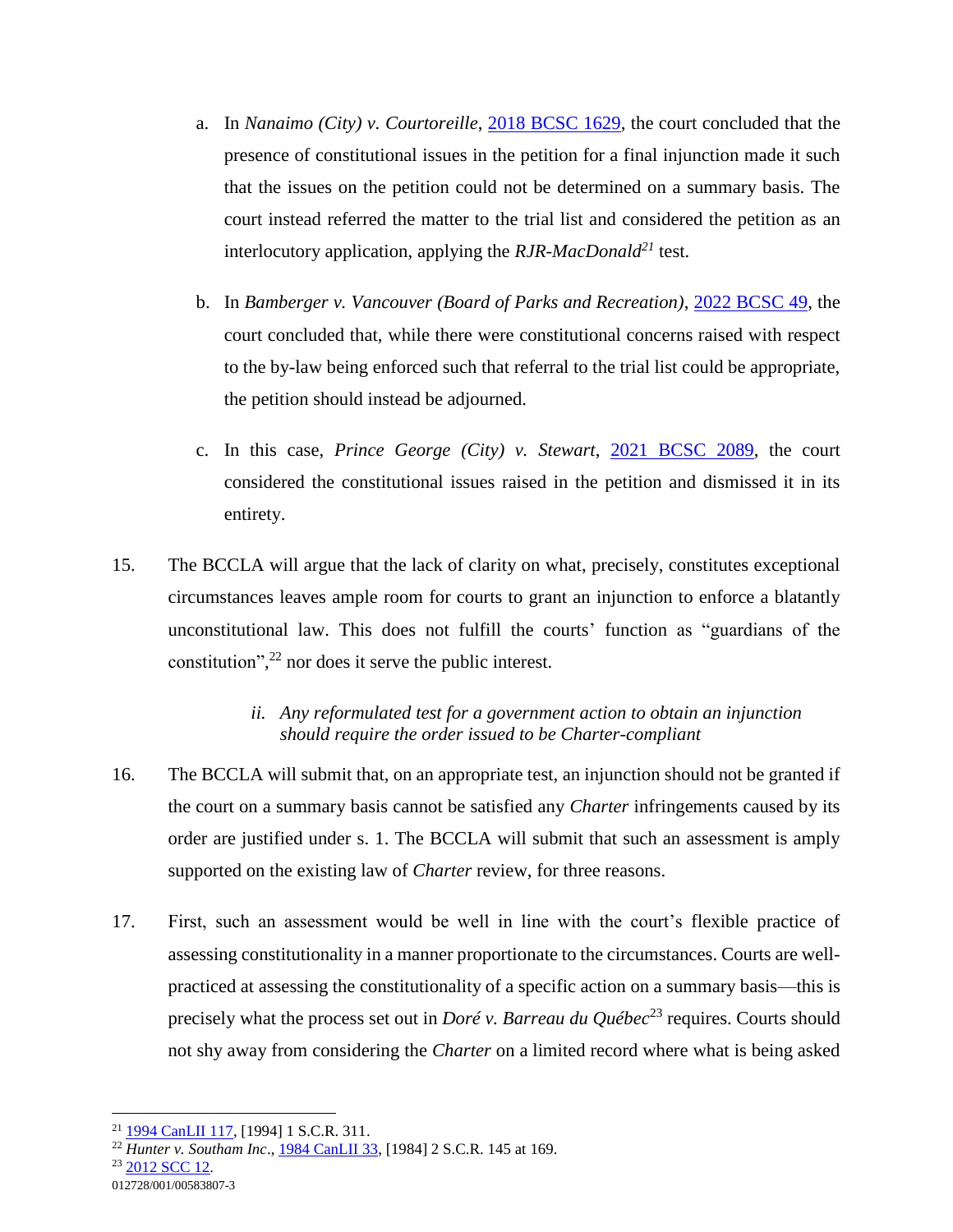of them is not to strike down a law under s. 52 of the Constitution, but rather something much more limited—in this case, dismissing a petition.

- 18. Second, requiring that persons who may be subject to an injunction instead bring an action to challenge the law would be unworkable and deeply unfair. As the BCCLA is well-aware, bringing a claim to strike down a law is a far-from-summary procedure.<sup>24</sup> Refusing to consider the constitutionality of an injunctive order on a proceeding to obtain an injunction would amount to an expectation that all persons are able to bring large-scale *Charter* claims at a moment's notice, regardless of their access to financing, legal counsel, internet, telephones, or the sheer time and emotional energy required to sustain a claim. For persons experiencing homelessness, whose barriers to accessing the courts are particularly acute, the likelihood of laws impermissibly infringing their *Charter* rights remaining in force, or being passed without challenge, is particularly high: injunctive orders to enforce these laws cannot be automatic.
- 19. Third, bringing a petition or an action to request an injunction from a court is a form of government action. Properly understood, it should be subject to constitutional scrutiny just as any other decision by the executive or legislature could be.<sup>25</sup> Unlike an order made in a private dispute,  $26$  it is entirely appropriate to require an order made at the government's request to be *Charter*-compliant.
- 20. Concomitant with its role in assisting the court, the BCCLA's participation will not expand the scope of the appeal. The BCCLA's proposed submission will squarely address the question before the court of what test properly applies when granting an injunction such as the one that was refused in the Supreme Court here. Further, if granted leave, the BCCLA will work with the parties and any other intervenors to ensure its submissions are not duplicative of those made by any other entity.

<sup>24</sup> See e.g. the timelines and trial dates in *British Columbia Civil Liberties Association v. Canada (Attorney General)*, [2018 BCSC 62,](https://canlii.ca/t/hprxx) aff'[d 2019 BCCA 228](https://canlii.ca/t/j14gg) and *Carter v. Canada (Attorney General)*, [2012 BCSC 886,](https://canlii.ca/t/frpws) aff'd [2015 SCC 5.](https://canlii.ca/t/gg5z4)

<sup>25</sup> See Peter Hogg, *Constitutional Law of Canada*, 5th ed. (Toronto: Carswell, 2007) at 37.2(f)–(g).

<sup>26</sup> See e.g. *Young v. Young*, [1993 CanLII 34,](https://canlii.ca/t/1frwv) [1993] 4 S.C.R. 3; *A.B. v. C.D*.[, 2020 BCCA 11.](https://canlii.ca/t/j4gnl)